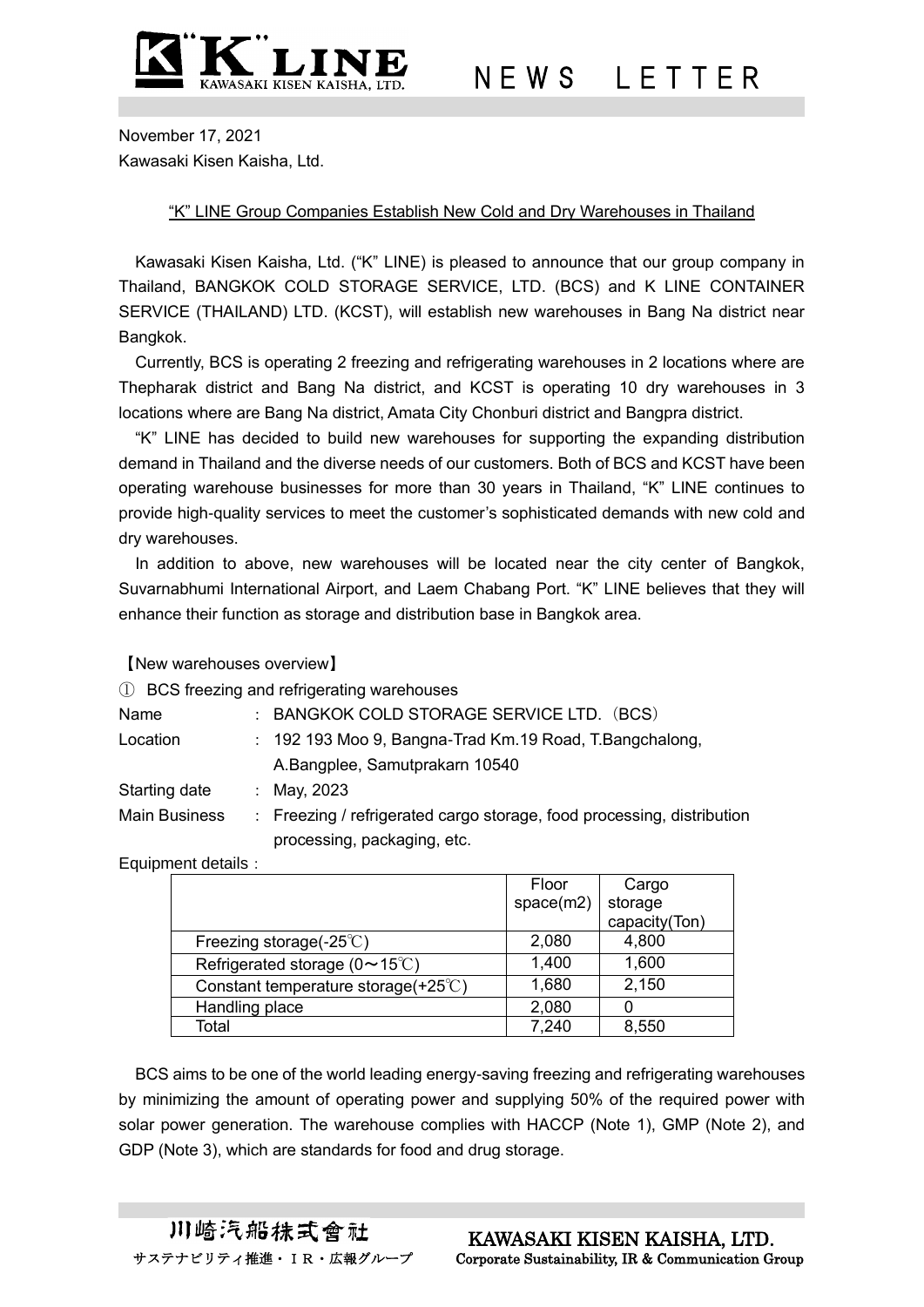

## ② KCST dry warehouse

| Name                 | : K LINE CONTAINER SERVICE(THAILAND) LTD. (KCST)                  |                                                                            |  |                             |  |  |
|----------------------|-------------------------------------------------------------------|----------------------------------------------------------------------------|--|-----------------------------|--|--|
| Location             | : 192 193 Moo 9, Bangna-Trad Km.19 Road, T. Bangchalong,          |                                                                            |  |                             |  |  |
|                      |                                                                   | A.Bangplee, Samutprakarn 10540                                             |  |                             |  |  |
| Starting date        |                                                                   | : Dec, $2022$                                                              |  |                             |  |  |
| <b>Main Business</b> | : General cargo storage, distribution processing, packaging, etc. |                                                                            |  |                             |  |  |
| Equipment details :  |                                                                   |                                                                            |  |                             |  |  |
|                      |                                                                   | $T$ $\left( \begin{array}{ccc} 1 & 0 & 0 \\ 0 & 1 & 0 \end{array} \right)$ |  | $\sim$ $\sim$ $\sim$ $\sim$ |  |  |

|                  | Total floor area(m2) | Dock leveler |
|------------------|----------------------|--------------|
| Total floor area | 12.000               | 6 units      |

KCST aims to be compatible with e-commerce products, by installing high storage racks to increase the number of storage locations, it will be a warehouse that can store small quantities of various types. We also have a cargo entrance / exit which is corresponding to all weather.

【Planned construction site for new warehouse】

Planned construction site is located with good access from each base, about 30km from downtown Bangkok, about 35km from Bangkok Port, about 100km from Laem Chabang Port, and about 23km from Suvarnabhumi International Airport.



In our management plan, we position the logistics business as a main business that contributes to stable profits. We will continue to promote the development of the logistics business, mainly in Southeast Asia, where economic growth is remarkable. (Reference) Disclosed our Management plan on May 10th, 2021 as a Rolling planning. <https://www.kline.co.jp/en/ir/management/strategy.html>